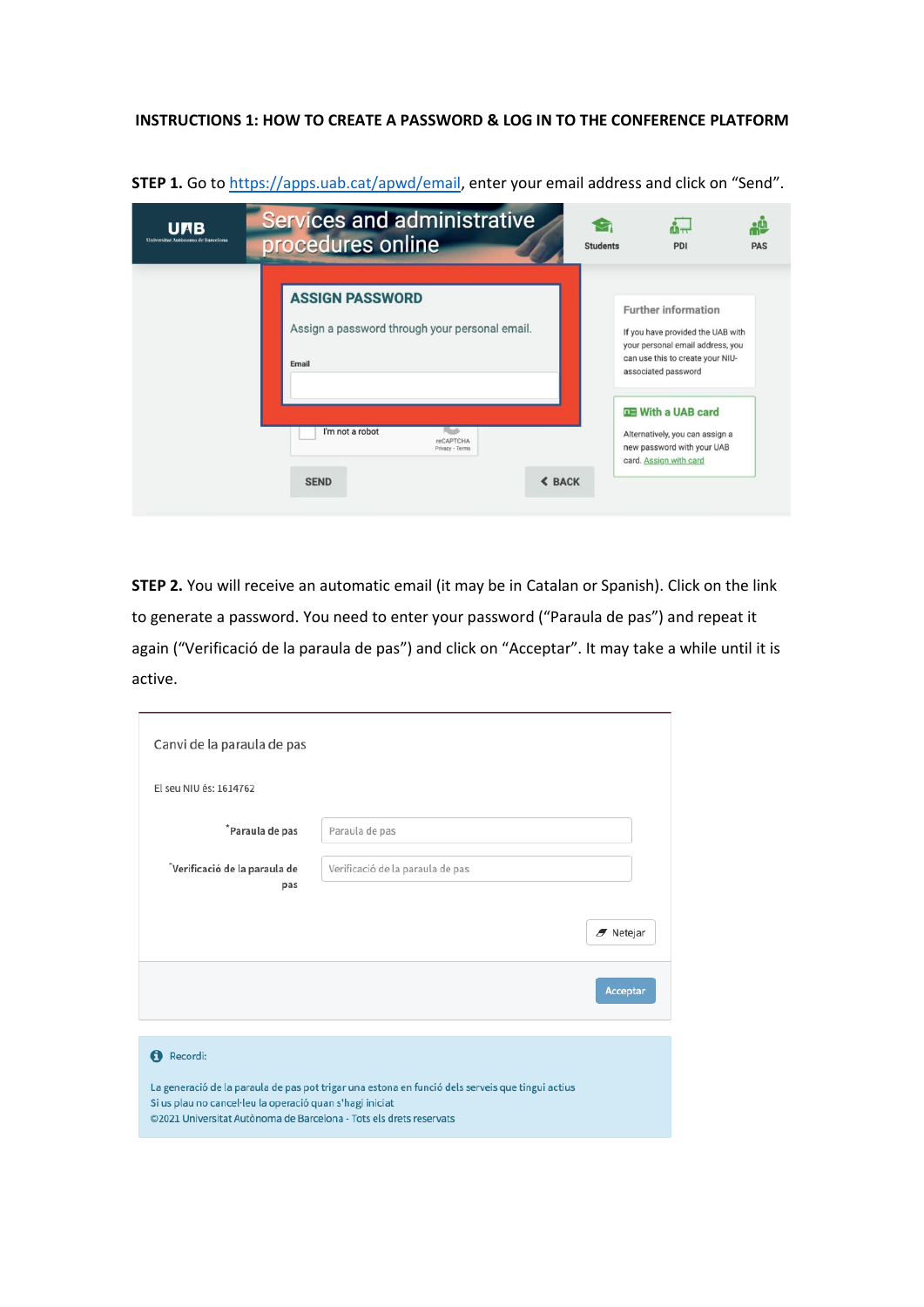**STEP 3.** Access the platform here: [https://cv.uab.cat/portada/en/index.html.](https://cv.uab.cat/portada/en/index.html) Add your user number (NIU) and password ("paraula clau") and click on the green button ("Iniciar Sessió"). We included your NIU user number on the email where these instructions were attached. On top you will always see a flag where you can change the language of the interface.

| <b>UAB</b>  | <b>命</b> Home                     | <sup>®</sup> Help for teachers                                                                                                                                                                                                                                                                     | <b>@</b> Help for students                                                                                                                                                                                                                    |                                                                 |
|-------------|-----------------------------------|----------------------------------------------------------------------------------------------------------------------------------------------------------------------------------------------------------------------------------------------------------------------------------------------------|-----------------------------------------------------------------------------------------------------------------------------------------------------------------------------------------------------------------------------------------------|-----------------------------------------------------------------|
|             |                                   | <b>UAB Campus Virtual</b><br>studies and host online courses.                                                                                                                                                                                                                                      | The Campus Virtual is a digital platform that provides a Virtual Learning Environment to support classroom-based                                                                                                                              |                                                                 |
|             |                                   |                                                                                                                                                                                                                                                                                                    | Usuari (NIU)<br>Paraula clau<br><b>Iniciar Sessió</b>                                                                                                                                                                                         |                                                                 |
|             | Eleccions a rector o rectora 2020 |                                                                                                                                                                                                                                                                                                    | Do you know Moodle Mobile?<br>Forgot NIU or password?                                                                                                                                                                                         |                                                                 |
|             |                                   |                                                                                                                                                                                                                                                                                                    | Access to all subjects that you have active at the Virtual Campus<br>quickly and instant!<br><b>ALUMNAT</b><br>Download the App, enter the https://e-aules.uab.cat/2020-21 URL<br>and there you are!<br><b>INFORMACIÓ MESURES PREVENTIVES</b> |                                                                 |
| a internet. |                                   | El dimarts, 27 d'octubre, a les 10 h, s'obre el termini per participar a<br>les eleccions a rector de la UAB, que finalitzarà el dimecres 28, a les<br>16 h. Es desenvoluparan per votació electrònica i es podrà emetre el<br>vot a través de qualsevol ordinador o dispositiu mòbil amb connexió | <b>Connecta al Moodle</b><br>DE PROTECCIÓ COVID-19<br>El vostre lloc<br>https://e-aules.uab.cat/2020-21                                                                                                                                       | PRÀCTIQUES ACADÈMIQUES A LES<br><b>INSTAL-LACIONS DE LA UAB</b> |

**STEP 4.** Select the event you want to access by clicking on ACCESS, at the top right corner of the corresponding box. You will only see the events to which you registered.

| <b>UPB</b>                                                      | △ Home<br>■ Help for teachers<br><sup>®</sup> Help for students                                                                                                      |                                                                                                                                                                |                                                                                                                                                                         | <b>af</b> Exit<br>寮 |  |  |
|-----------------------------------------------------------------|----------------------------------------------------------------------------------------------------------------------------------------------------------------------|----------------------------------------------------------------------------------------------------------------------------------------------------------------|-------------------------------------------------------------------------------------------------------------------------------------------------------------------------|---------------------|--|--|
| <b>Campus Virtual de la UAB</b><br>Welcome, Ana Fernández Torné |                                                                                                                                                                      |                                                                                                                                                                |                                                                                                                                                                         |                     |  |  |
|                                                                 | Filter All Teacher Student                                                                                                                                           | View Full Simplified                                                                                                                                           | <b>DIRECT ACCESS</b><br>Board                                                                                                                                           |                     |  |  |
|                                                                 | Messaging (moodle)<br>You have 0 new messages.                                                                                                                       | ARSAD 2021 MO34784 (20-21)<br>Access ><br>Upcoming events 0 new<br>Material and activities 0 new<br>News 0 new                                                 | Moodle classroom management.<br>Previous academic year (19-20)<br>Previous academic year (18-19)<br>Email<br>Surveys<br>Academic year calendar                          |                     |  |  |
|                                                                 | EASIT Multiplier Event MO35074 (20-21)<br>Access ><br>Upcoming events 0 new<br>Material and activities 0 new<br>News 0 new                                           | MEDIA FOR ALL 9 MO34556 (20-21)<br>Access ><br>Upcoming events 0 new<br>Material and activities 0 new<br>News Dnew                                             | Library catalog<br>Online services and formalities<br>TIC services - Frequently asked questions<br>Intellectual property and open access<br>Treballs fi d'estudis (TFE) |                     |  |  |
|                                                                 | Workshop: Reaching MARS: Accuracy<br>Access ><br>and rapidity in real-time subtitling MO40427<br>Upcoming events 0 new<br>Material and activities 2 new<br>News Onew | Workshop: Towards a more accessible<br>Access<br>digital media content MO40426 (20-21)<br>Upcoming events @ new<br>Material and activities 0 new<br>News 0 new | $\mathcal{S}$ Support<br>Email: cas@uab.cat<br>Telephone: 93 581 21 00<br>Office hours: working days, Monday to<br>Friday, 8 a.m. to 8 p.m.<br>Web: www.uab.cat/si      |                     |  |  |
|                                                                 | <b>Hidden classrooms</b>                                                                                                                                             |                                                                                                                                                                | <i>i</i> Legal Information<br>Terms and conditions for using Campus<br>Virtual                                                                                          |                     |  |  |

You are now logged in. You cannot see all the content yet, because the content will be made available according to the programme schedule and until February 5<sup>th</sup>.